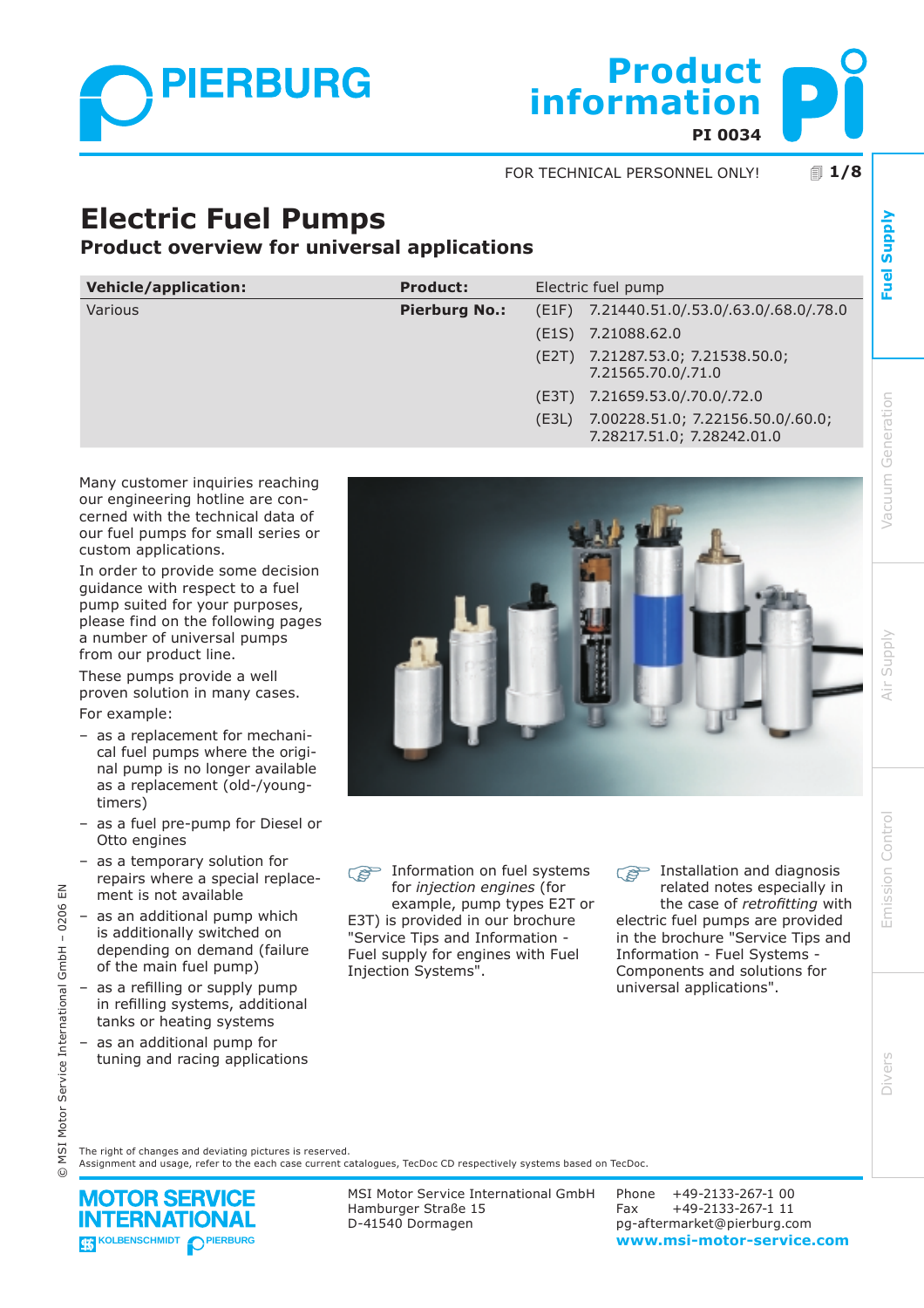



#### **Models**

In the case of today's modern designs of electric fuel pumps, the pumping stage is seated directly on the shaft of the electric motor.

The fuel passes through the fuel pump thereby simultaneously cooling and "lubricating" it.

Advantages:

- Fewer moving parts
- Compact design
- Small outside dimensions

Depending on the way in which the fuel pump is accommodated in the vehicle a difference is made between *in-tank* and *in-line* pumps.

For the pumping stage there exist different designs. A rough differentiation is made between *flow pumps* and *positive displacement* pumps.

#### **• Flow pumps**

In the case of flow pumps the fuel is moved due to the centrifugal force of a rotor. Such pumps are capable of producing lower pressures only (0.2 to 3 bar) and are used either as the pre-stage in a two-stage pump, respectively as a pre-stage pump.

The fuel passes through the flow pump without the need for flaps and valves. For this reason, during standstill of the pump, the fuel may potentially flow backwards through the flow pump.

Flow pumps are not self-priming, i.e. they must always be placed below the liquid level within the fuel tank (maximum suction height 0 mm).

Side channel pumps belong to the category of the flow pumps.

#### **• Positive displacement pumps**

In positive displacement pumps the fuel is pumped through sealed-off volumes.

Such pumps are used in the case of higher system pressures (up to approximately 6.5 bar) as they prevail in conventional injection systems, for example.

Except for design related leaks, the fuel cannot flow through the positive displacement pump in the reverse direction even when the pump is at standstill.

Toothed ring pumps, sliding vane pumps, roller vane pumps and screw pumps belong to the category of positive displacement pumps.

Positive displacement pumps are self-priming to a very limited extent, i.e. they should be mounted below the liquid level of the fuel tank (maximum suction height 500 mm).



Pierburg codes for electric fuel pumps

### **Please note:**

The curves provided in the following are "typical" pump characteristics and serve only the purpose of providing a rough overview.

The pumping characteristic of a pump must not *precisely* correspond to this curve.

Typical pump characteristics will only be attained after a sufficient running-in time has elapsed.

For safety reasons, all work on the fuel system must only be done by suitably qualified personnel.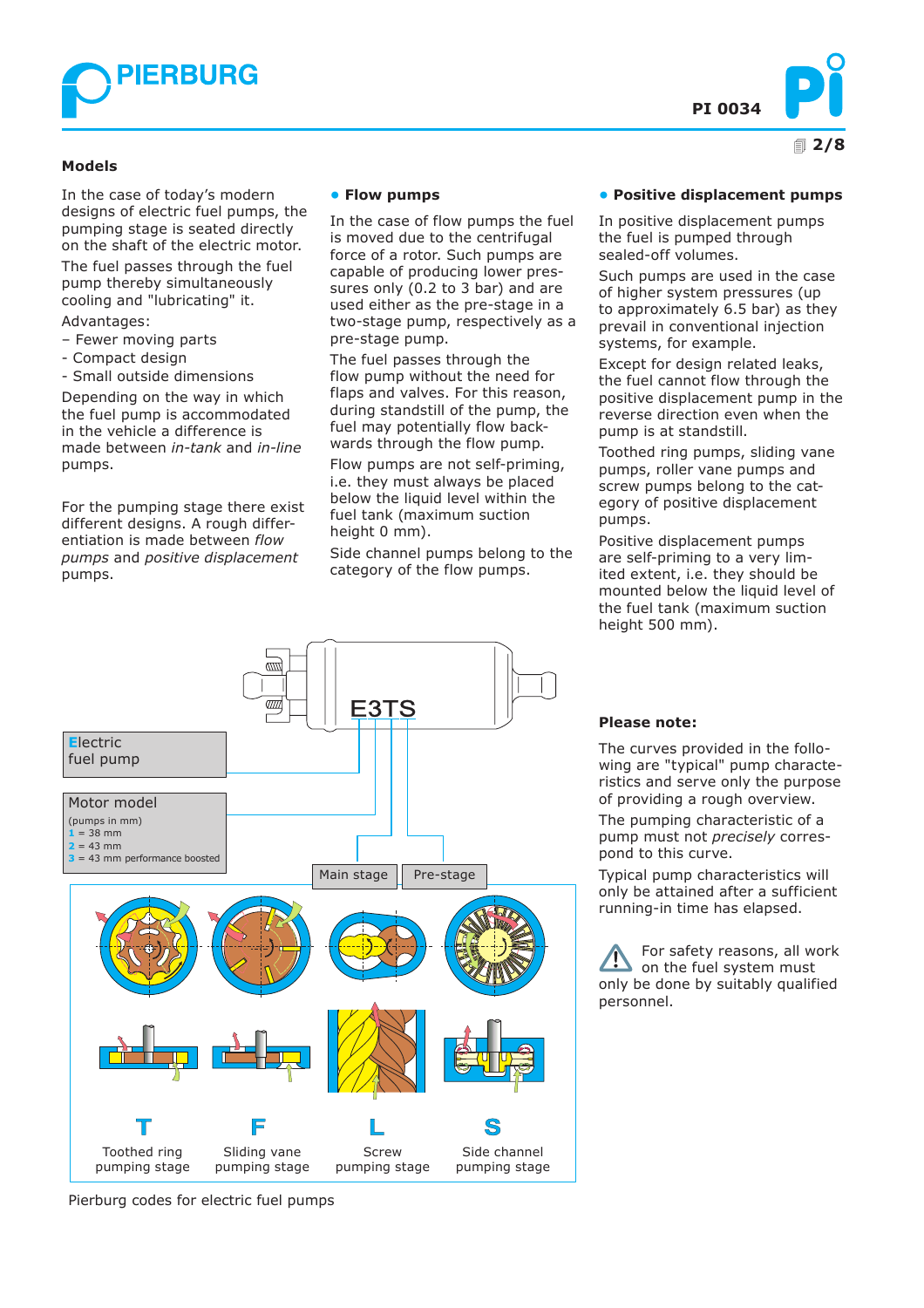





### **E1S (Side channel pump)**





### **E3L (Screw pump)**





**E2T/E3T (Toothed ring pump)**





<sup>1)</sup> The pressure holding valve maintains a hold-<br>ing pressure within the fuel system even with the<br>ignition switched off.

2) The pressure limiting valve opens when the pressure within the fuel pump increases to unaccept-ably high levels.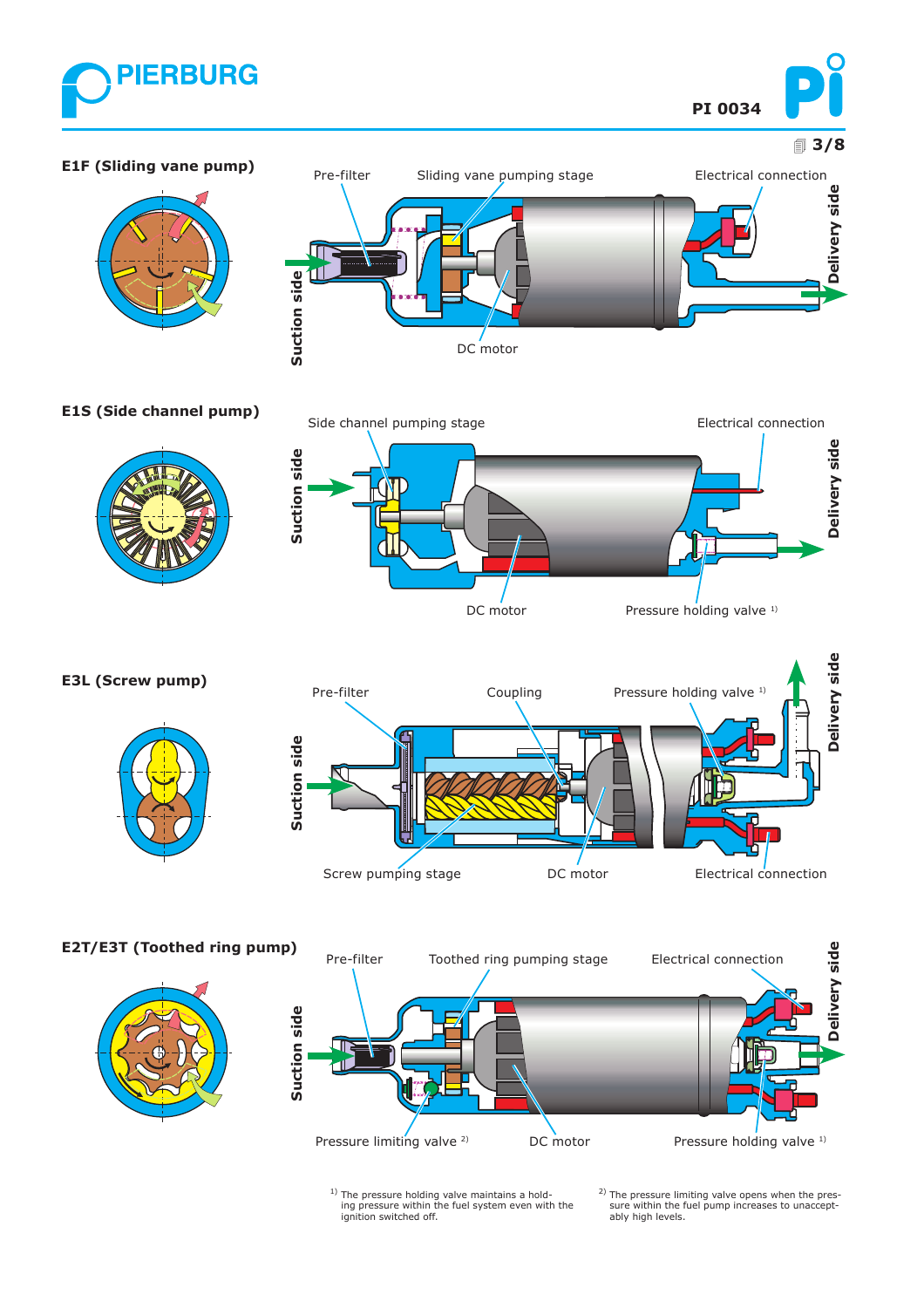



#### ! **4/8**



**Model E1F A** frequently used pump is the model E1F. This is an in-line positive

displacement pump with a sliding vane pumping stage and it is suited for system pressures of 0.1 to 1.0 bar.

This pump is available for 12 and 24 Volt operation and is inserted into the line.

For 6 Volt operation (in the case of old-timers, for example) we recommended the E1F No. 7.21440.53.0.

In the case of 6 Volt operation, pressure and volume flow are reduced approximately to the half.

Maximum suction height:  $\sqrt{N}$ 500 mm (in the case of filled lines)

When installing an electric fuel pump (12 Volt) instead of a mechanical fuel pump, we recommend, for safety reasons, the installation of a safety shutdown facility (4.05288.50.0)! See → "Service information SI 0016A".

| <b>Pierburg No.</b> | Cureve       | Nomi-<br>nal<br>volt-<br>age | Stat. pressure<br>at<br>$Q = 0$ $I/h$ | Volume.<br>flow | Installation, resp. connection | Current<br>consump-<br>tion |       |      |    |    |             |
|---------------------|--------------|------------------------------|---------------------------------------|-----------------|--------------------------------|-----------------------------|-------|------|----|----|-------------|
|                     |              |                              |                                       | at.             |                                | ØA                          | B     | C    | ØD | ØE |             |
|                     |              | [V]                          | [bar/(psi)]                           | [I/h]           | [bar/(psi)]                    | $\lceil mm \rceil$          |       |      |    |    | [A]         |
| 7.21440.51.0        | $\mathbf{1}$ | 12                           | $0.27 - 0.38$<br>$(4-5.5)$            | 95              | 0.10(1.5)                      | 38                          | 133.5 | 84.5 | 8  | 8  | $\leq 2.0$  |
| 7.21440.53.0        | 2            | $12*)$                       | $0.44 - 0.57$<br>$(6.3 - 8.3)$        | 100             | 0.15(2.2)                      | 38                          | 133.5 | 84.5 | 8  | 8  | $\leq 2.05$ |
| 7.21440.63.0        | 2            | 24                           | $0.44 - 0.57$<br>$(6.3 - 8.3)$        | 100             | 0.15(2.2)                      | 38                          | 134.2 | 84.5 | 8  | 8  | $\leq 1.35$ |
| 7.21440.68.0        | 3            | 24                           | > 1.85<br>(> 26.8)                    | 95              | 1.00(14.5)                     | 38                          | 139.5 | 90.5 | 8  | 8  | $\leq 3.0$  |
| 7.21440.78.0        | 3            | 12                           | > 1.85<br>(> 26.8)                    | 95              | 1.00(14.5)                     | 38                          | 141.5 | 91.0 | 8  | 12 | $\leq 4.3$  |

\*) also is suited for 6 Volt operation



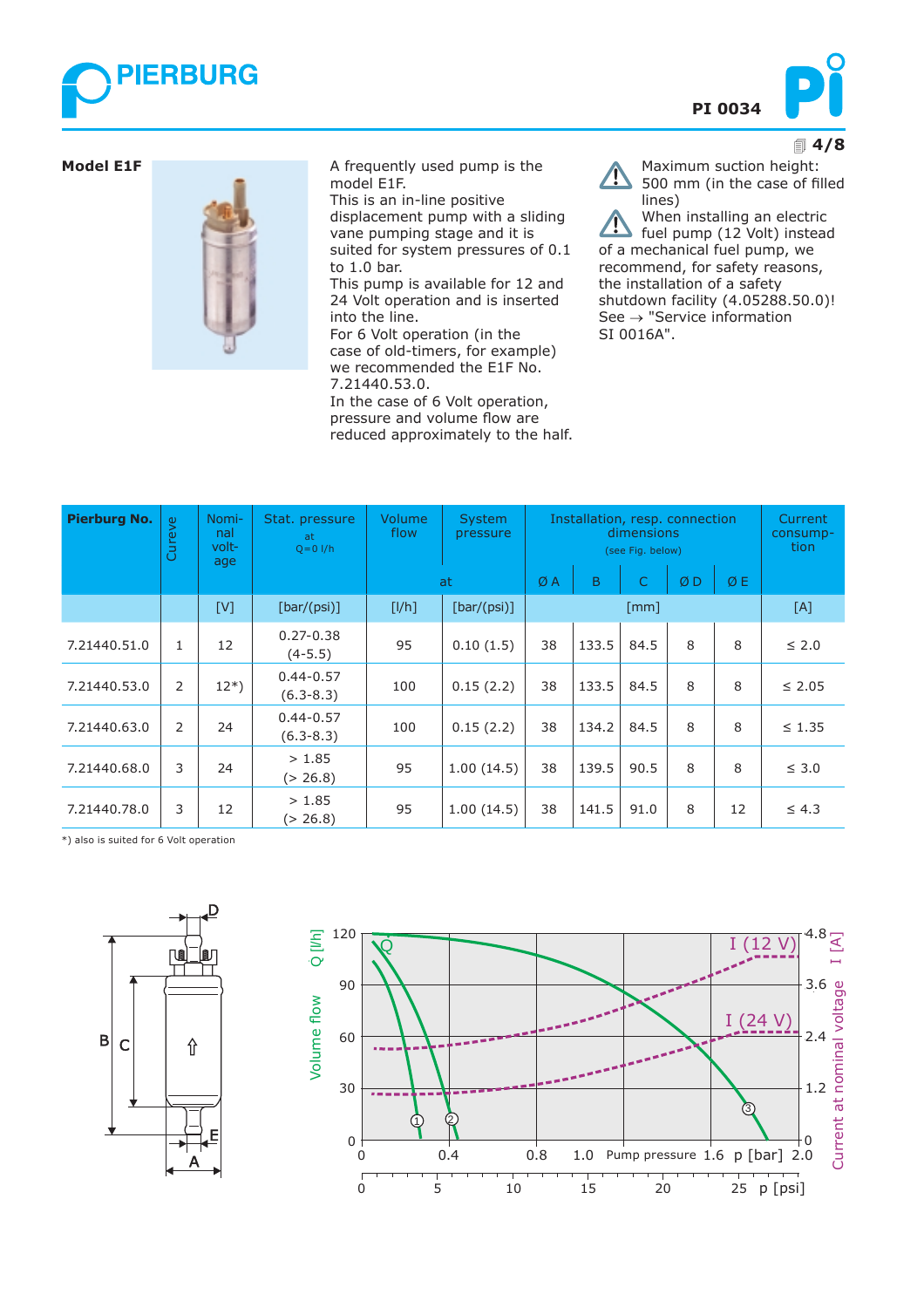





**Model E1S** The E1S is offered for installation *within* a fuel tank.

> This pump is a flow type pump with a side channel pumping stage for 12 Volt operation.

This pump is preferably used as a pre-pump.

Pre-pumps pump the medium at low pressure in the direction of the main pump.

This prevents the generation of a low-pressure on the suction side of the main pump which might damage the main pump due to cavitation.

Maximum suction height: 0 mm.

The pump must be placed within the medium which is being pumped.

Model E1S pumps can be used up to a volume flow of approximately 220 l/h as a pre-pump.

| <b>Pierburg No.</b> | <b>Nominal</b><br>voltage | Stat.<br>pressure<br>at $Q = 0$ $I/h$ | Volume<br>flow | Installation, resp. connection<br>System<br>dimensions<br>pressure<br>(see Fig. below) |                      |     |      |    | Current<br>consump-<br>tion | Max.<br>suction<br>height |                    |
|---------------------|---------------------------|---------------------------------------|----------------|----------------------------------------------------------------------------------------|----------------------|-----|------|----|-----------------------------|---------------------------|--------------------|
|                     |                           |                                       | at             | ØA                                                                                     | B                    | C.  | ØD   | ØΕ |                             |                           |                    |
|                     | [V]                       | [bar/(psi)]                           | [1/h]          | [bar/(psi)]                                                                            | $\lceil$ mm $\rceil$ |     |      |    |                             | [A]                       | $\lceil mm \rceil$ |
| 7.21088.62.0        | 12                        | -                                     | 75             | 0.24(3.5)                                                                              | 38                   | 100 | 75.3 | 8  | 19                          | ₹                         | n                  |

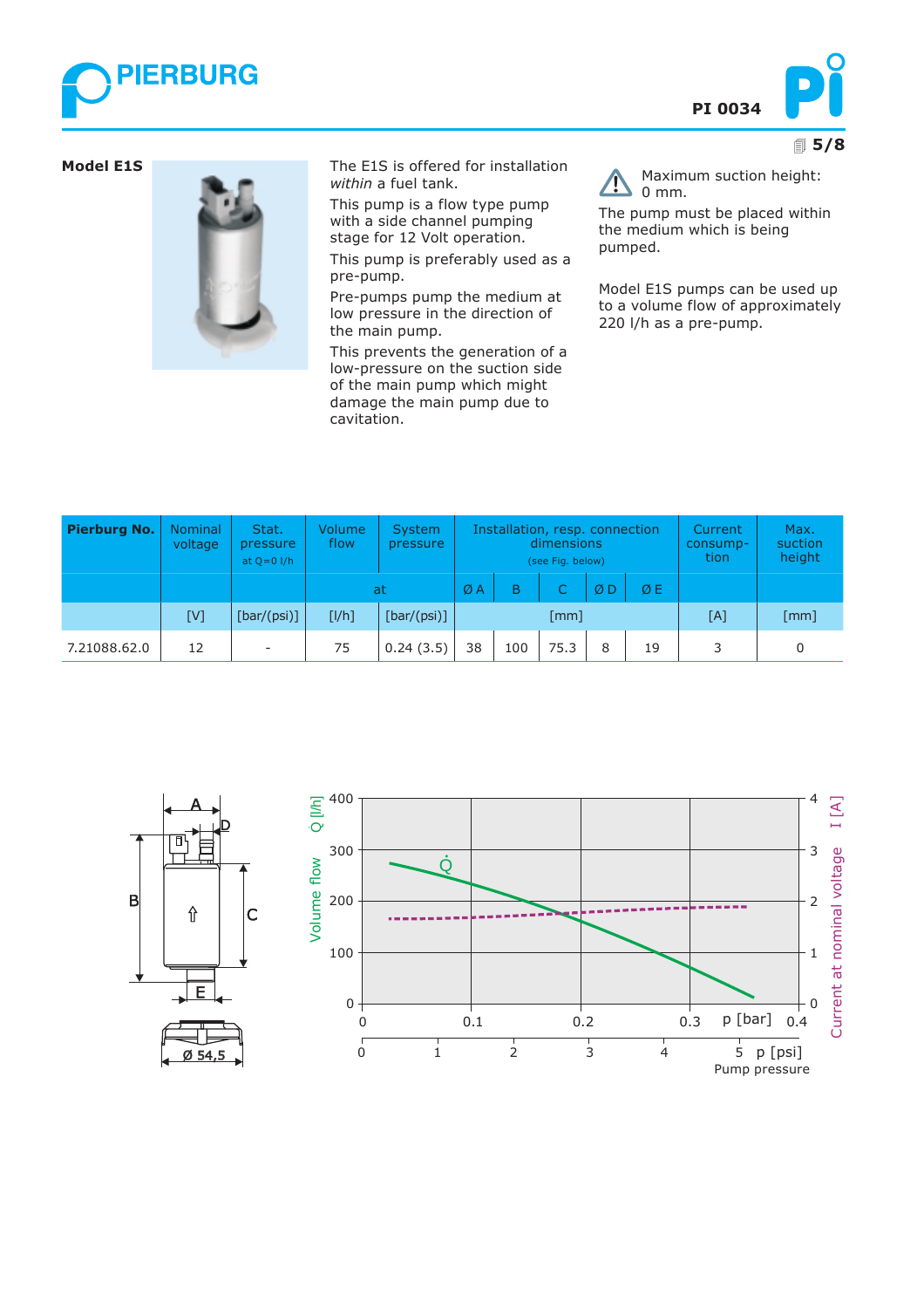



Maximum suction height: 500 mm (with filled lines)

 $\sqrt{ }$ 

#### **Model E3L**



Model **E3L** pumps are in-line pumps with a screw pumping stage.

They perform especially well, are quiet and their current consumption at high pressures is comparatively low.

| <b>Pierburg No.</b>          | Curve | <b>Nominal</b><br>voltage | Volume<br>flow | <b>System</b><br>pressure | Installation, resp. connection<br>dimensions<br>(see Fig. below) |       |                  | Current<br>consumption |     |             |
|------------------------------|-------|---------------------------|----------------|---------------------------|------------------------------------------------------------------|-------|------------------|------------------------|-----|-------------|
|                              |       |                           | at             |                           | ØA                                                               | B     | C                | ØD                     | ØE  |             |
|                              |       | [V]                       | [I/h]          | [bar/(psi)]               | $\lceil mm \rceil$                                               |       |                  |                        | [A] |             |
| 7.00228.51.0                 |       | 13.5                      | $300 - 360$    | 5(72.5)                   | 43.2                                                             | 235   | 175              | 8                      | 15  | < 16        |
| 7.22156.50.0                 | 2     | 13.5                      | $150 - 190$    | $4$ (58)                  | 43.2                                                             | 214   | 156              | 8                      | 15  | < 9.4       |
| $7.22156.60.0$ <sup>1)</sup> | 2     | 13.5                      | $150 - 190$    | $4$ (58)                  | $52^{2}$                                                         | 214   | 159 <sup>2</sup> | 8                      | 15  | < 9.4       |
| 7.28217.51.0                 | 3     | 12                        | $205 - 275$    | 1.8(26)                   | 43.5                                                             | 199,5 | 156              | 8                      | 8   | $2.8 - 6.8$ |
| 7.28242.01.0                 | 4     | 13.5                      | $180 - 260$    | 0.5(7)                    | 43.2                                                             | 211   | 156              | 8                      | 8   | < 4.5       |

1) corresponds to 7.22156.050.0 with rubber

jacket 2) dimensions including rubber jacket



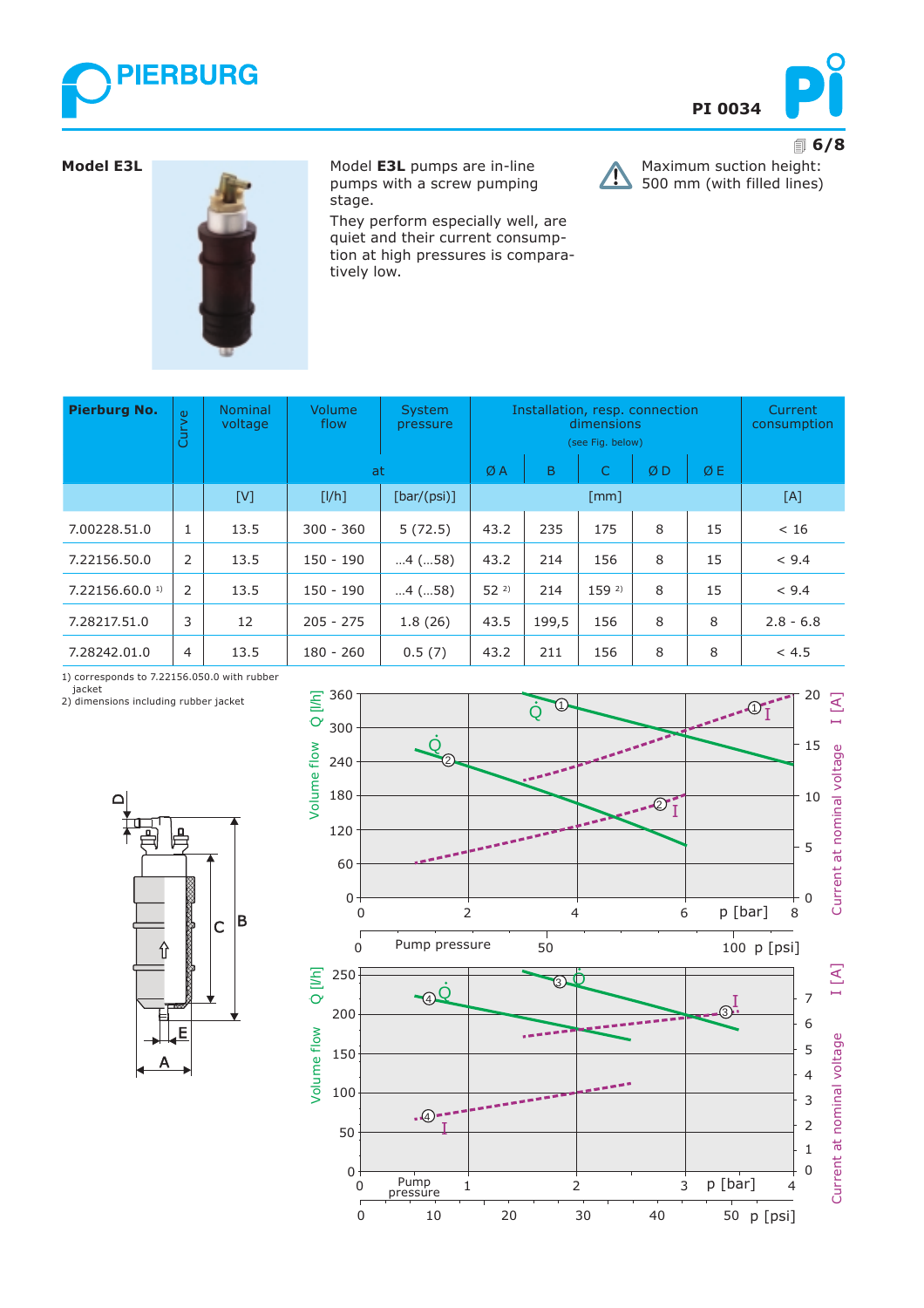



! **7/8**

**Model E2T/E3T**



Model E2T / E3T fuel pumps are self-priming toothed ring pumps and have been designed to handle higher flow rates.

Located on the delivery side is a pressure holding valve, which depending on the model of the pump is either integrated within the pump or is accommodated in exchangeable screw-in fittings.

An integrated pressure limiting valve prevents the occurrence of excessively high pressures and thus possible damage to the fuel system.

The pressure limiting valve is a safety valve only and

is not suited for pressure control purposes!

 $\sqrt{1}$ 

Maximum suction height: 500 mm

The E2T / E3T electric fuel pumps have an outside diameter of 43 mm.

In connection with the rubber jacket supplied with some of the pumps from this line, they are suited for the purpose of replacing fuel pumps of other manufacturers having outside diameters of 52 and 60 mm (see table, dimension "A").

Additionally, the rubber jacket serves the purpose of silencing the pump.

| <b>Pierburg No.</b> | Curve          | Nomi-<br>nal<br>volt-<br>age | Stat.<br>pressure<br>at $Q = 0$ $I/h$ | <b>Volume</b><br>flow | <b>System</b><br>pressure |          | Installation, resp. connection<br>dimensions<br>(see Fig. below) | Current<br>consump-<br>tion<br>at system |               |    |          |
|---------------------|----------------|------------------------------|---------------------------------------|-----------------------|---------------------------|----------|------------------------------------------------------------------|------------------------------------------|---------------|----|----------|
|                     |                |                              |                                       |                       | at                        | ØA       | B                                                                | Ċ.                                       | ØD            | ØE | pressure |
|                     |                | [V]                          | [bar/(psi)]                           | [1/h]                 | [bar/(psi)]               |          |                                                                  | $\lceil mm \rceil$                       |               |    | [A]      |
| E <sub>2</sub> T    |                |                              |                                       |                       |                           |          |                                                                  |                                          |               |    |          |
| 7.21538.50.0        | $\mathbf{1}$   | 12                           | $2.7 - 5.7$<br>$(39-83)$              | 80                    | 1.2(17)                   | 43       | 160                                                              | 110                                      | 8             | 12 | < 4.5    |
| 7.21287.53.0        | $\overline{2}$ | 12                           | $4.5 - 7.5$<br>$(68-109)$             | 100                   | 3.0(43.5)                 | $52^{*}$ | 160                                                              | $115^{*}$                                | 8             | 12 | < 6      |
| 7.21565.70.0        | 2              | 12                           | $4.5 - 7.5$<br>$(68-109)$             | 100                   | 3.0(43.5)                 | $52^{*}$ | 190                                                              | $115^{*}$                                | M10x1<br>A, B | 12 | < 6      |
| 7.21565.71.0        | $\overline{2}$ | 12                           | $4.5 - 7.5$<br>$(68-109)$             | 100                   | 3.0(43.5)                 | $52^{*}$ | 190                                                              | $115^{*}$                                | M10x1<br>C, B | 15 | < 6      |
| E3T                 |                |                              |                                       |                       |                           |          |                                                                  |                                          |               |    |          |
| 7.21659.53.0        | 3              | 12                           | $8.0 - 12.0$<br>$(116-174)$           | 110                   | 6.5(94)                   | $52^{*}$ | 178.5                                                            | $129^{*}$                                | M10x1<br>в    | 15 | < 12     |
| 7.21659.70.0        | 3              | 12                           | $8.0 - 12.0$<br>$(116-174)$           | 110                   | 6.5(94)                   | $60^{*}$ | 178.5                                                            | $129^{*}$                                | M10x1<br>D, E | 12 | < 12     |
| 7.21659.72.0        | 3              | 12                           | $8.0 - 12.0$<br>$(116-174)$           | 110                   | 6.5(94)                   | $60^{*}$ | 178.5                                                            | $129^{*}$                                | M10x1<br>Е    | 15 | < 12     |

\*) dimension including rubber jacket

**Screw-in fittings** The opending on the model, the fuel one or several screw-in fittings pump is equipped on the delivery side with a connection equipped with an M10x1 inside thread. Supplied with these fuel pumps is

or these have already been preassembled (see Table dimension "D" and the key provided below).